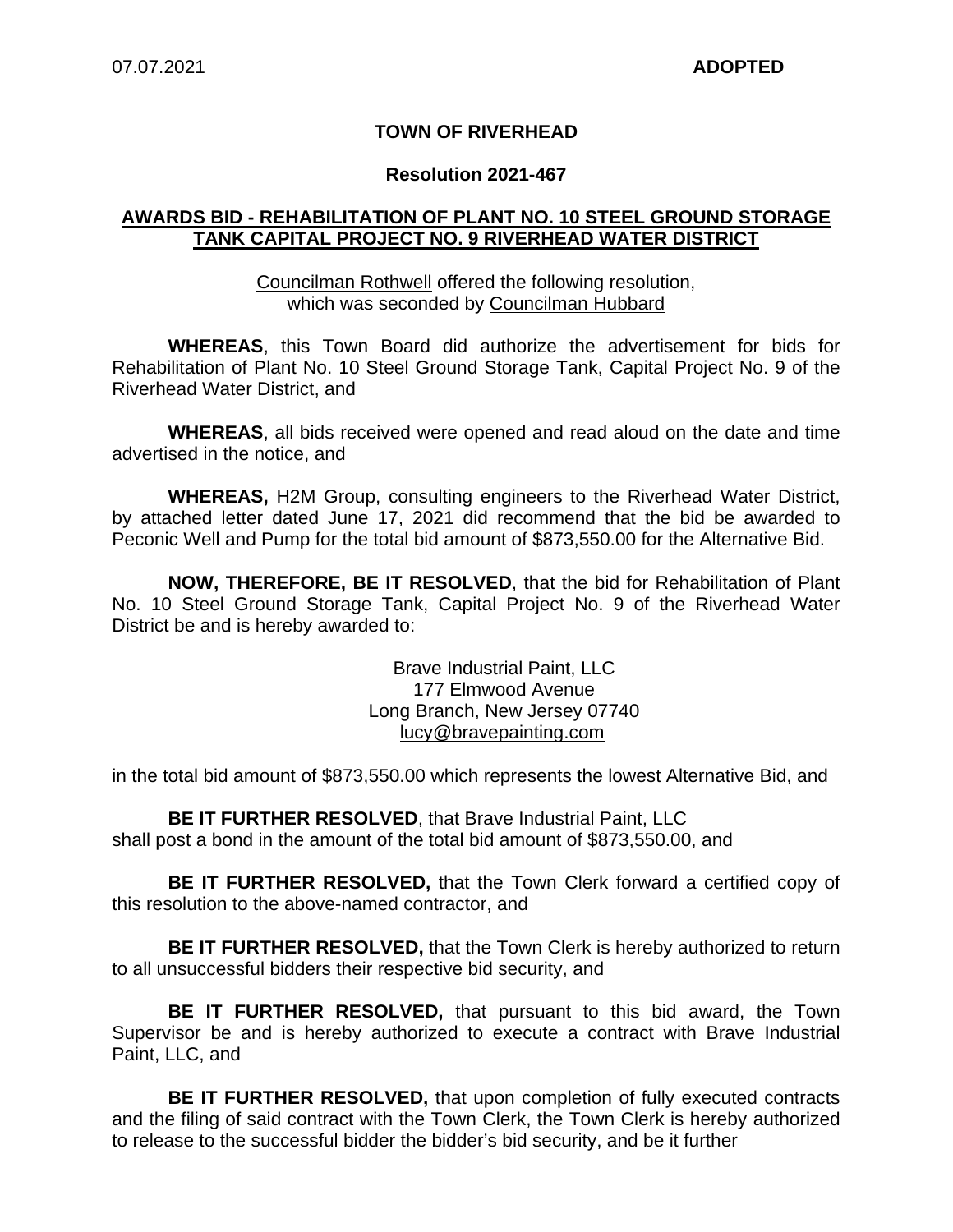**RESOLVED**, all Town Hall Departments may review and obtain a copy of this resolution from the electronic storage device and if needed, a certified copy of same may be obtained from the Office of the Town Clerk.

## **THE VOTE**

| <b>RESULT:</b> | <b>ADOPTED [UNANIMOUS]</b>                   |
|----------------|----------------------------------------------|
| <b>MOVER:</b>  | Kenneth Rothwell, Councilman                 |
|                | <b>SECONDER:</b> Tim Hubbard, Councilman     |
| AYES:          | Aguiar, Hubbard, Kent, Beyrodt Jr., Rothwell |